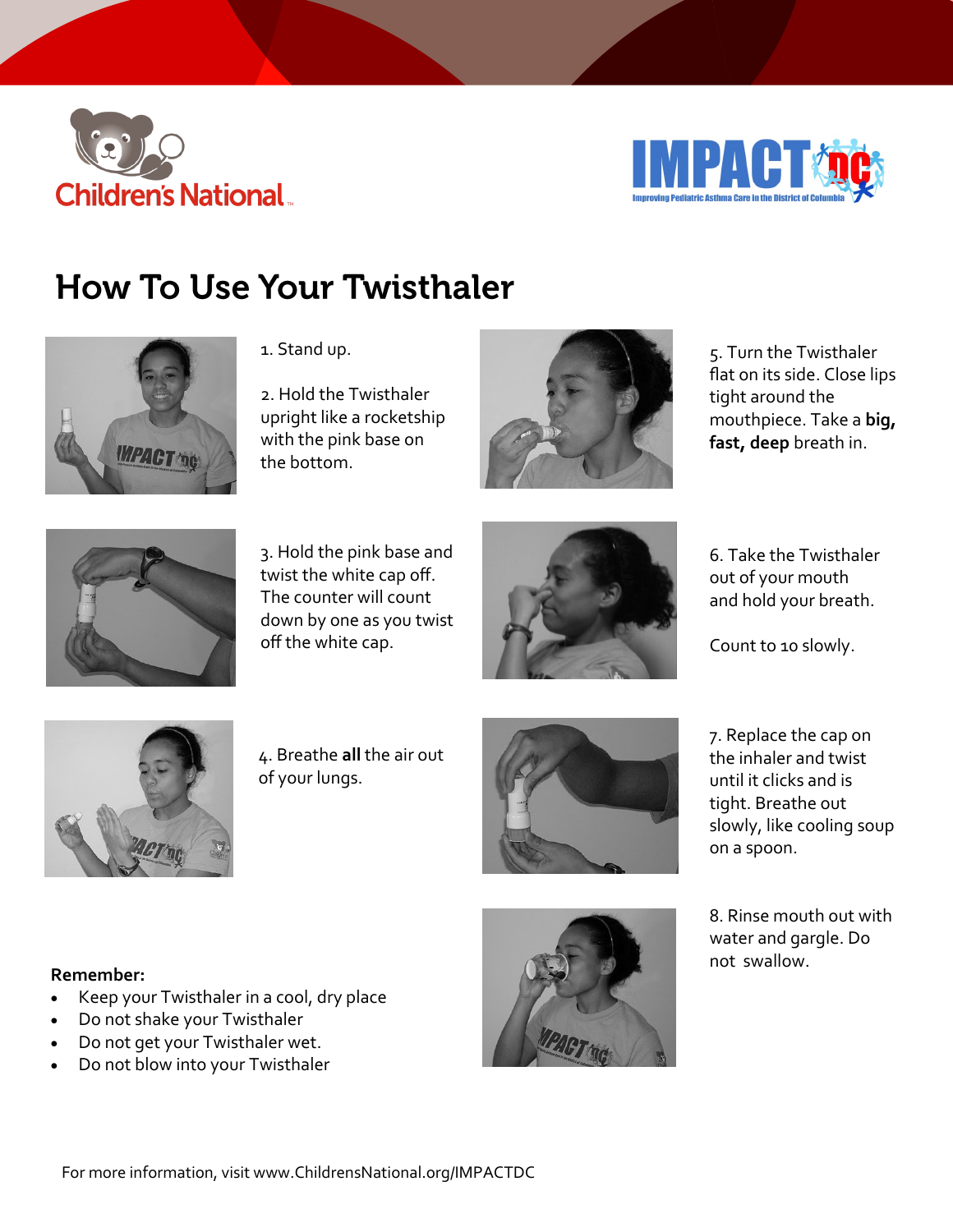



# How to Use Your Diskus



#### 1. Stand up.

2. Hold the Diskus flat like a hamburger. Put your thumb in the holder and push away until it clicks to uncover the mouthpiece.



5. Put the Diskus in your mouth, keeping it flat like a hamburger. Take a **big, deep, fast**  breath in.



3. Slide the lever back until it clicks. Remember to keep your Diskus flat like a hamburger.



6. Take the Diskus out of your mouth and hold your breath. Count to 10 slowly.



4. Breathe **all** the air out of your lungs.



7. Close the Diskus to cover the mouthpiece. Breathe out slowly, like cooling soup on a spoon.

#### **Remember:**

- Store your Diskus in a cool, dry place
- Do not shake your Diskus
- Do not get your Diskus wet
- Do not blow into your Diskus



8. Rinse mouth out with water and gargle. Do not swallow.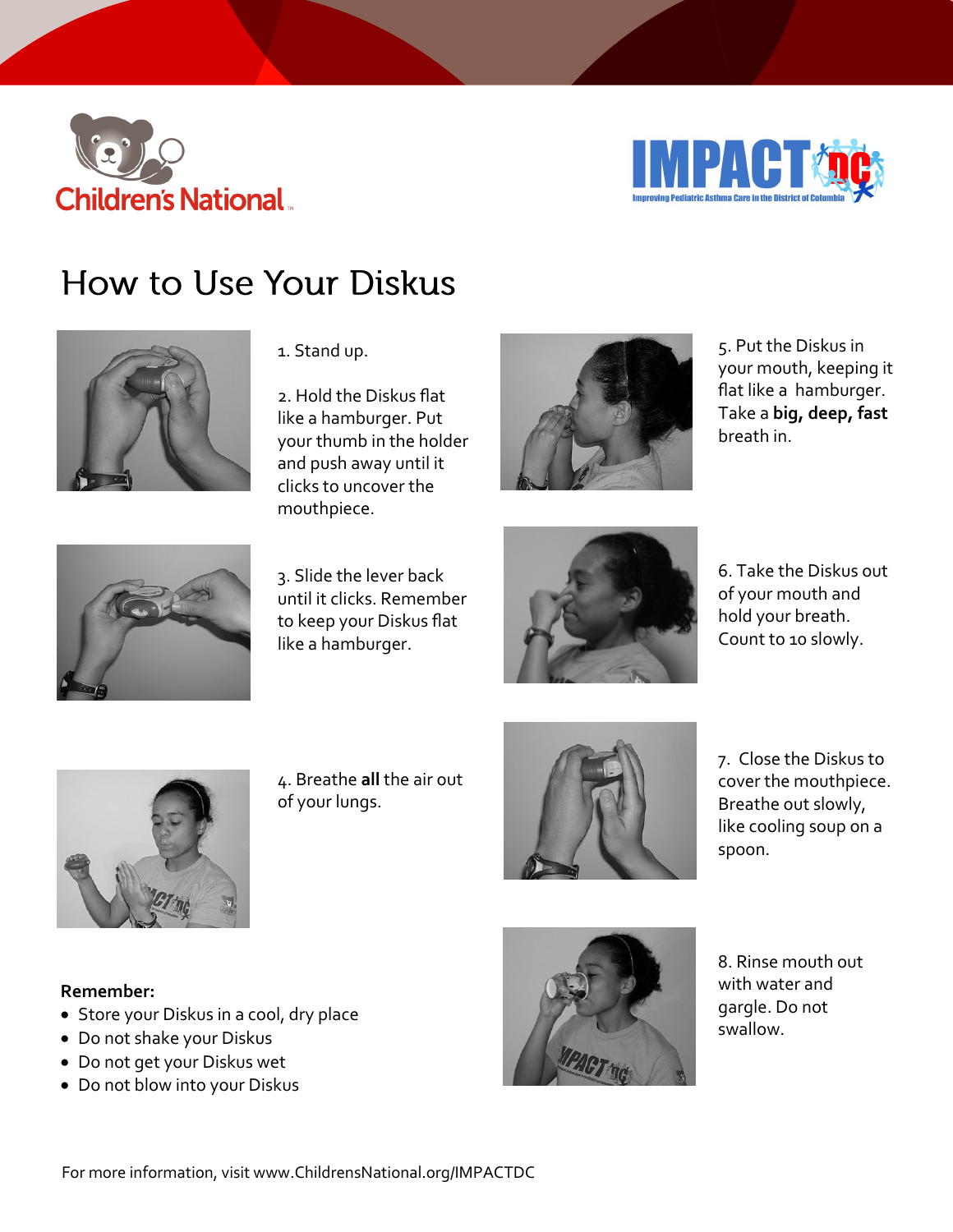



## How to Use Your Inhaler and Spacer With Mask



1. Have your child stand up.

2. Take off the cap and make sure the opening is clean. Shake inhaler for five seconds.



5. Push the inhaler **once**  so that the medicine sprays into the spacer tube.



3. Put the inhaler into the spacer.



6. Let your child take **seven** slow, deep breaths while the mask stays on his or her face.



4. Cover your child's mouth and nose **completely** with the mask.

### **Take your time**

The more slowly and deeply your child breathes in, the more medicine he or she will get.

**Need two puffs?** Wait 60 seconds and repeat all steps.

- **Remember:**
- Always use your inhaler with a spacer
- Keep track of your doses if there is no counter on your inhaler
- **If** your inhaler is new
- **If** you have not used your inhaler in two weeks
- **If** you drop your inhaler

**Then:** You need to "prime" your inhaler. Spray **four puffs** into the air before you use your inhaler.